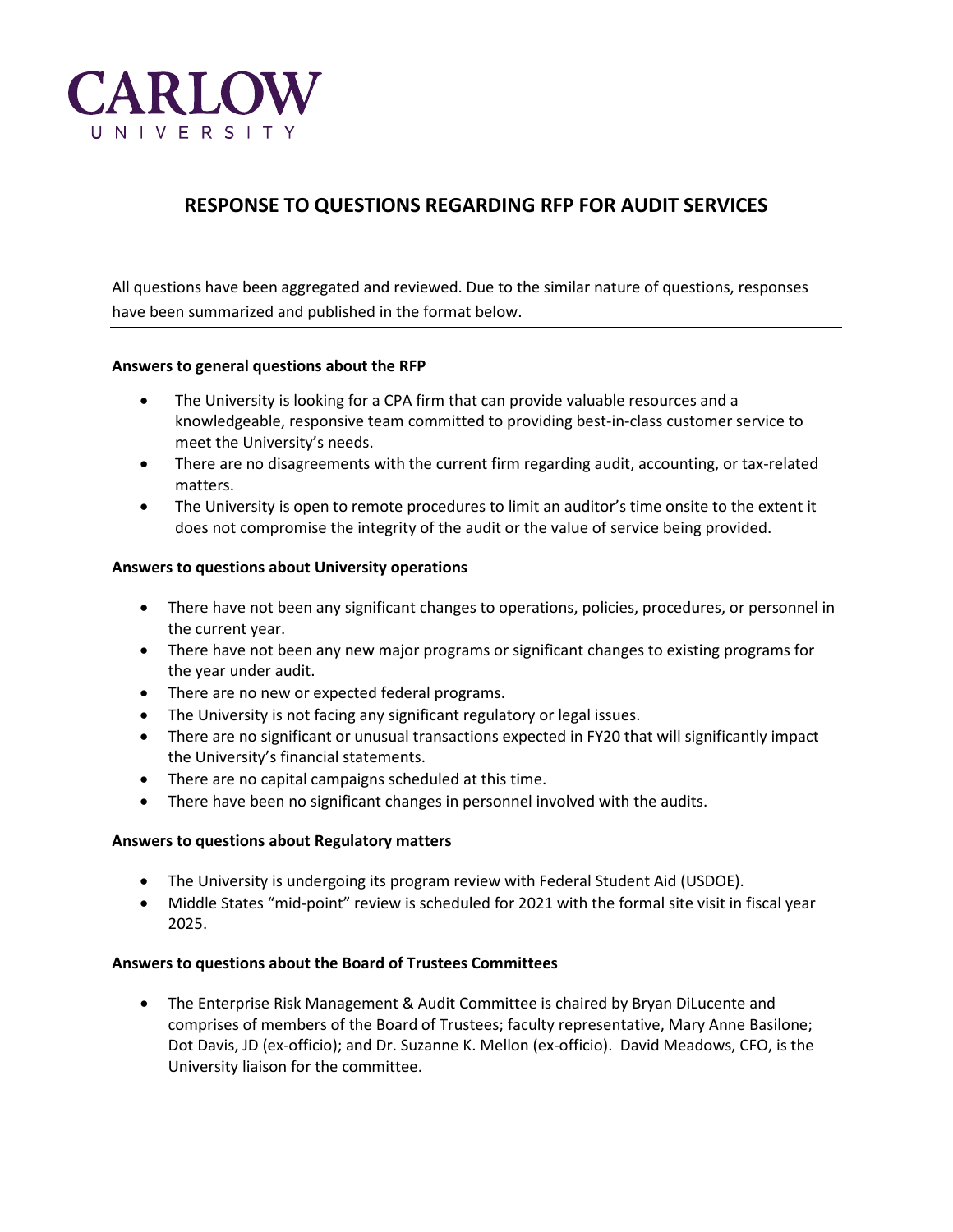- The CPA firm presents audit results to the Enterprise Risk Management & Audit Committee at the Fall committee meeting (typically held in November) and Form 990 results in the Spring Committee meeting (typically held in January/February).
- The Investment & Benefits Subcommittee meets three times per year to discuss the University's investments, operations, fees, and service providers.
	- o BNY Mellon is the custodian for the University's endowment.
	- o TIAA is the custodian for The University's 403(b) plan.

## **Answers to questions about the financial statement audit**

- General
	- o Management prepares the financial statements and the footnotes for the audited financial statements.
	- o Historically, there have been no challenges with the audit.
	- o There have not been any management letter comments during the 2017 and 2018 audits. Additionally, there were no unadjusted differences in the FY18 audit.
	- o There are no areas within the University's financial statement that would be considered complex to audit.
- Timing
	- o The University has its books closed by the end of July for the fiscal year and by business day 10 on interim months.
	- o The existing audit timing for the financial statements and A-133 audit consists of one week (or less) of preliminary fieldwork around June and two weeks (or less) of on-site audit fieldwork in August.
	- o The University has gained significant improvement in its financial reporting process over the past couple years and would like to take this opportunity to emphasize the importance of timely issuance with the October 15<sup>th</sup> deadline.
- Accounting matters
	- o As disclosed in Note 13 to the financial statements, we have completed the process of adopting the provisions of Accounting Standard Update ("ASU") 2014-09, "Revenue from Contracts from Customers (Topic 606)." Management determined that the adoption of this ASU resulted in a cumulative decrease to net assets and a corresponding increase to deferred revenue in the amount of approximately \$570,000 as of July 1, 2017.
	- o The University has evaluated all new accounting standards and does not have concerns with adoption. Additionally, the University elected to adopt ASU 2014-09 in FY18. At this point, the University does not plan on early adopting other pending accounting standards, but will review any future standards to determine impact and timing of adoption.
	- o With the exception of FY18 (as a result of ASC 606 implementation), the University presents comparative financial statements.
- Components
	- o All endowment and gift records are maintained by Advancement in Raiser's Edge. All financial reporting of endowment and gifts are maintained in Colleague and reconciled with Excel spreadsheets.
	- o Significant changes in debt can be found in Footnotes 7 & 14 of the FY18 audited financial statements (distributed to those who submitted Notification of Intent). There have not been any changes in FY19.